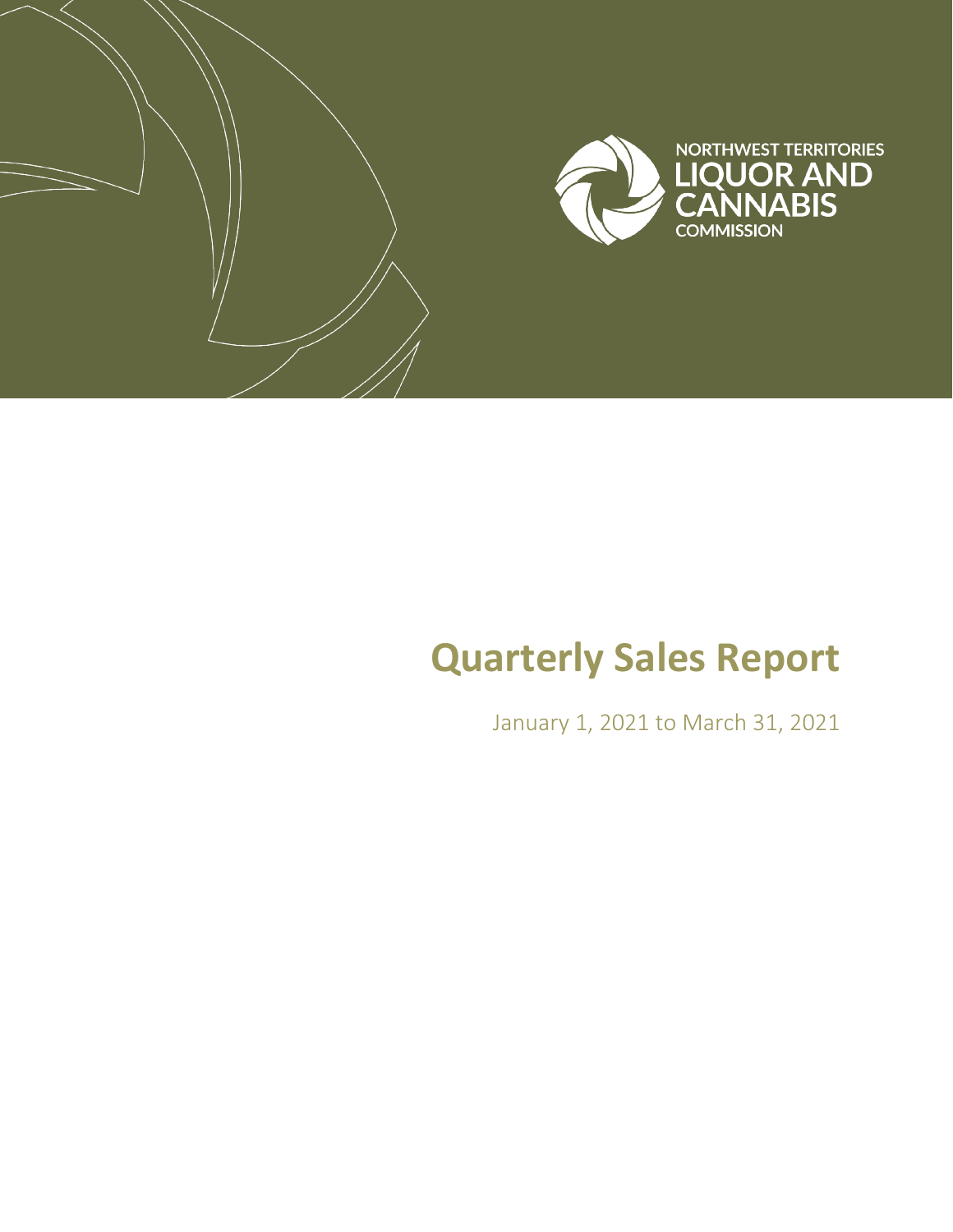#### **Summary**

The Northwest Territories Liquor and Cannabis Commission (NTLCC) regulates the distribution of alcohol and cannabis to ensure NWT residents have safe and legal access to alcohol and cannabis.

Liquor is sold in seven liquor stores across the Northwest Territories under contract with NTLCC. NWT residents may also order liquor products through mail order services.

Cannabis is currently sold in five liquor stores across the Northwest Territories under contract with the NTLCC. NWT residents may also order cannabis products online through the NTLCC website.

**This report provides detailed summaries of sales by product category and by store for the period January 1, 2021 to March 31, 2021, unaudited.**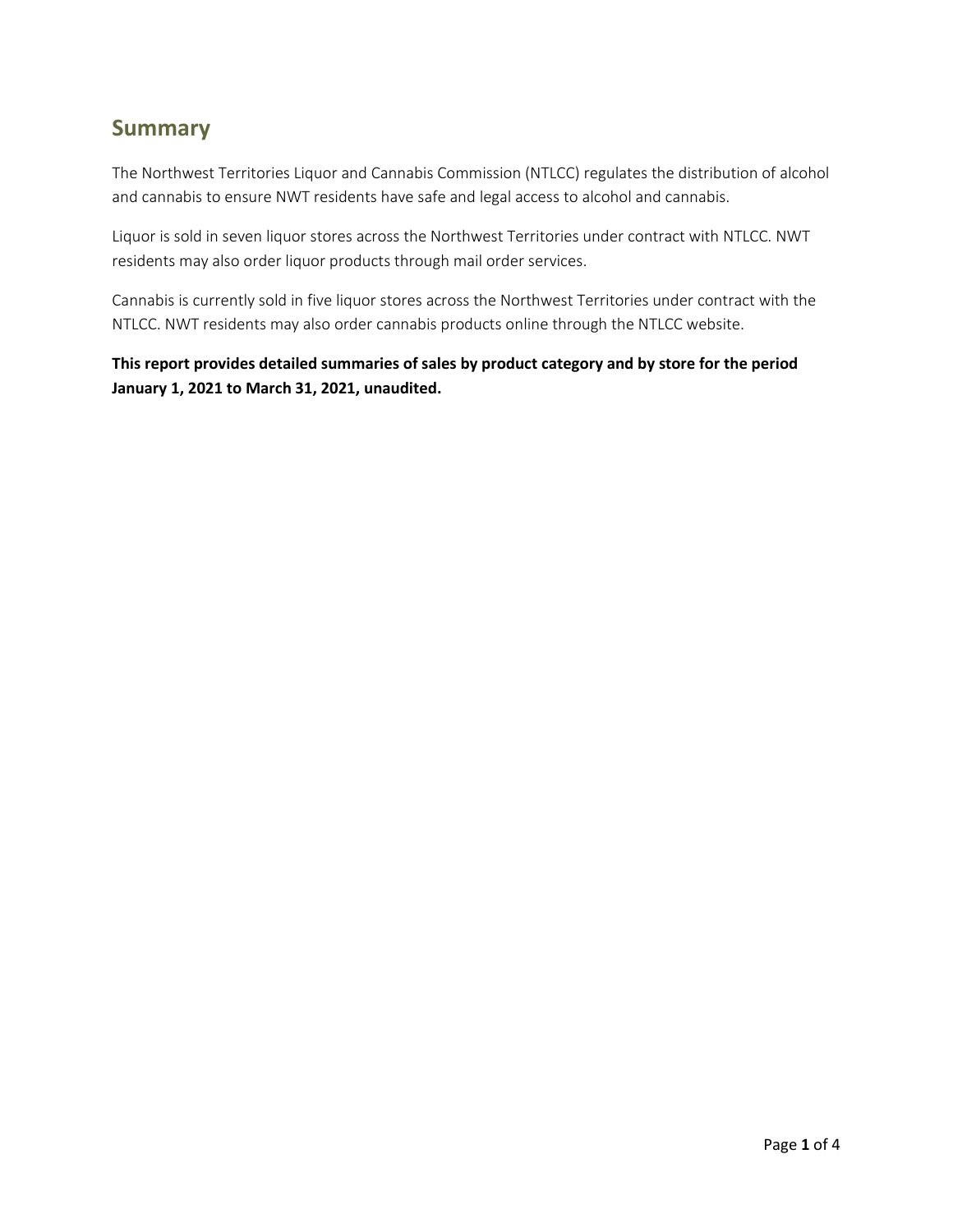# **Liquor sales**

NTLCC sells liquor to:

Consumers: Individuals who purchase liquor through an NWT liquor store

Licensees: Establishments/organizations that have a valid licence or permit from the Northwest Territories Liquor Licensing Board

Manufacturers: Per the Liquor Regulations (4.1) A licence holder who manufactures their own liquor and who sells it directly to patrons in the Northwest Territories is deemed to have first sold the liquor to the Commission and purchased it back from the Commission.

#### **Table 1: Sales by distribution channel**

| <b>Store</b>         | <b>Q1</b>       | Q2              | Q <sub>3</sub>  | Q4              |
|----------------------|-----------------|-----------------|-----------------|-----------------|
| Consumers            | \$15,229,515.50 | \$15,090,423.59 | \$13,697,897.95 | \$12,087,822.84 |
| Licensees            | \$453,714.38    | \$1,002,148.88  | \$1,697,619.87  | \$1,147,427.86  |
| <b>Manufacturers</b> | \$14,117.84     | \$16,360.46     | \$17,038.10     | \$15.126.59     |

#### **Table 2: Liquor sales by store**

| <b>Store</b>      | Q1              | Q <sub>2</sub>  | Q <sub>3</sub>  | Q4              |
|-------------------|-----------------|-----------------|-----------------|-----------------|
| Yellowknife Shop  | \$4,628,753.24  | \$5,050,595.75  | \$5,014,485.43  | \$4,062,937.22  |
| Yellowknife Store | \$4,287,427.61  | \$4,116,615.02  | \$3,936,447.80  | \$3,383,881.43  |
| Inuvik            | \$2,111,303.59  | \$2,241,610.84  | \$2,138,127.77  | \$1,895,092.59  |
| Norman Wells      | \$651,720.14    | \$751,479.11    | \$648,903.76    | \$697,025.55    |
| Hay River         | \$2,264,529.27  | \$2,113,118.98  | \$1,939,940.44  | \$1,601,462.13  |
| Fort Smith        | \$925,423.99    | \$903,077.26    | \$909,814.77    | \$731,961.34    |
| Fort Simpson      | \$792,278.54    | \$866,363.76    | \$766,346.77    | \$734,003.85    |
| Other             | \$35,911.34     | \$66,072.21     | \$58,489.18     | \$144,013.18    |
| <b>TOTAL</b>      | \$15,697,347.72 | \$16,108,932.93 | \$15,412,555.92 | \$13,250,377.29 |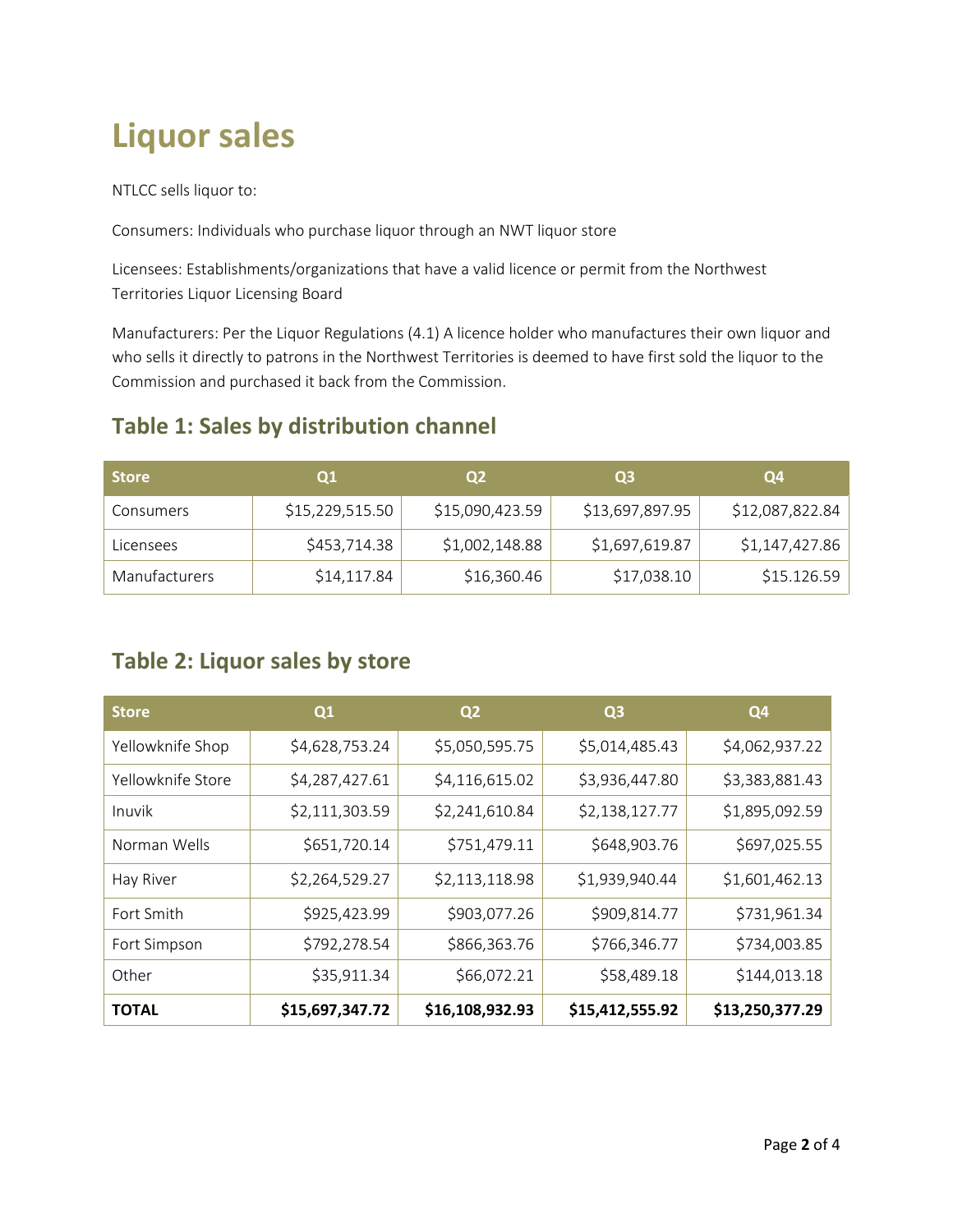### **Table 3: Liquor sales by product**

| <b>Product</b> | Q <sub>1</sub>  | Q2              | Q <sub>3</sub>  | Q4              |
|----------------|-----------------|-----------------|-----------------|-----------------|
| Spirits        | \$7,071,703.90  | \$7,206,034.09  | \$7,174,005.44  | \$6,242,679.38  |
| Wine           | 2,160,325.86    | \$2,022,438.22  | \$2,577,164.67  | \$2,047,175.85  |
| Beer           | \$5,224,073.69  | \$5,342,868.92  | \$4,607,129.96  | \$4,078,643.97  |
| Coolers/Ciders | 1,241,244.27    | \$1,537,591.70  | \$1,054,255.85  | \$881,878.09    |
| <b>TOTAL</b>   | \$15,697,347.72 | \$16,108,932.93 | \$15,412,555.92 | \$13,250,377.29 |